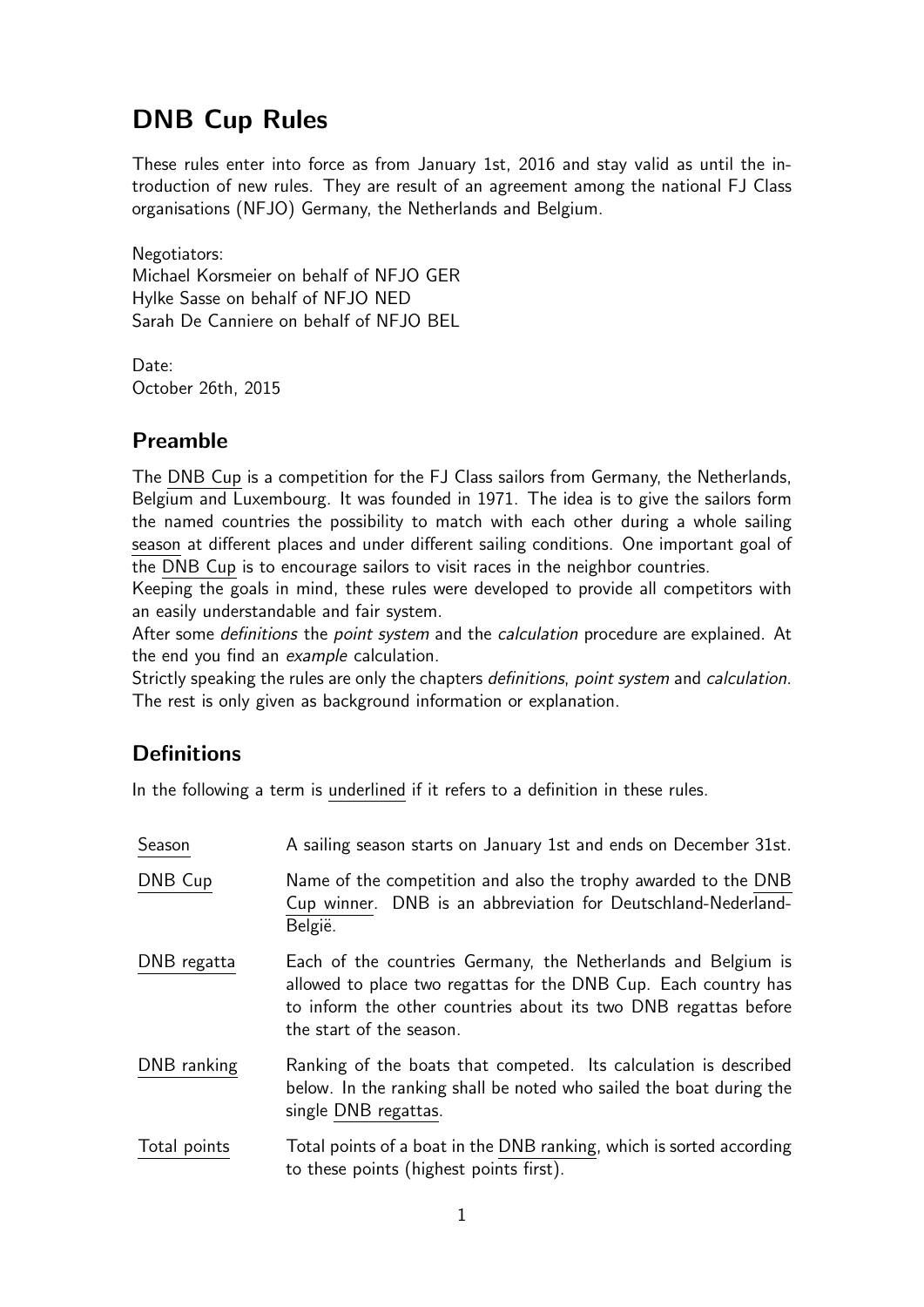|                   | DNB Cup winner Winner is the boat, which leads the DNB ranking at the end of a<br>season. Honored with the DNB Cup shall be the helmsman and<br>crew who are responsible for the largest fraction of total points. |
|-------------------|--------------------------------------------------------------------------------------------------------------------------------------------------------------------------------------------------------------------|
| Race              | Individual race sailed during a DNB regatta.                                                                                                                                                                       |
| Result            | Points that are awarded to a boat for one DNB regatta.                                                                                                                                                             |
| Multiplicator (m) | Maximum number of results entering the DNB ranking from one<br>DNB regatta.                                                                                                                                        |

### Point System

The winner of a DNB regatta gets 100 points. The other sailors get a fraction of this 100 points according to their place.

$$
P = 100 \cdot \frac{N+1-n}{N}
$$

Here  $P$  are the result,  $N$  is the number of competitors (number of boats that at least started once) and  $n$  is the place of the boat.

#### Calculation

For the DNB ranking the best 10 results of a boat are included. The number of results that can enter the DNB ranking per DNB regatta is the multiplicator. The multiplicator equals the number of races during a DNB regatta for one and two races. For three and more races the multiplicator is three.

The total points of a boat in the DNB ranking is the arithmetic mean of the 10 best results:

$$
T = \sum_{i=1}^{10} \frac{P_i}{10}
$$

Here T is the total points and  $P_i$  are the 10 best results. If a boat has less than 10 results the missing ones are filled with 0 points.